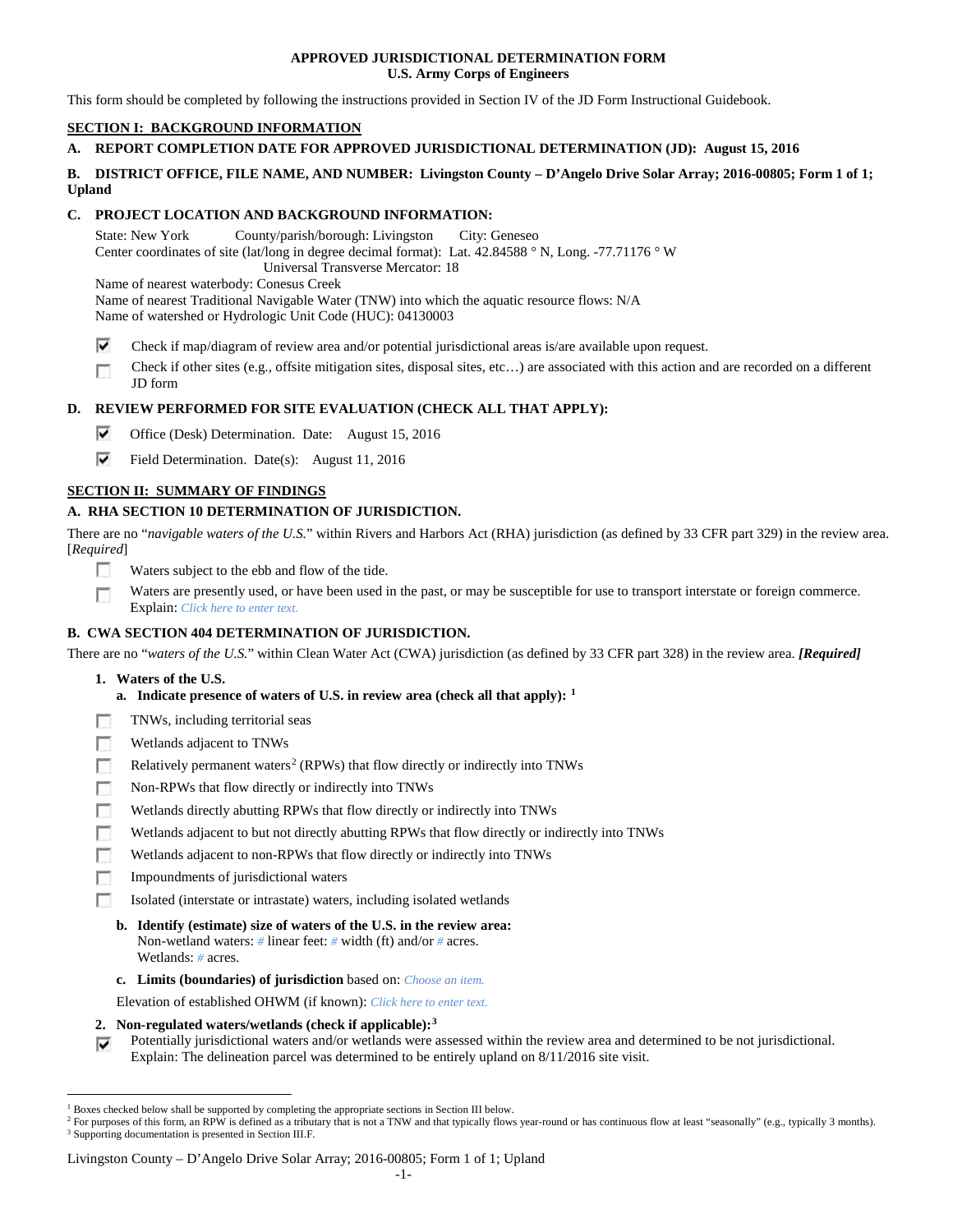### **SECTION III: CWA ANALYSIS**

## **A. TNWs AND WETLANDS ADJACENT TO TNWs**

**The agencies will assert jurisdiction over TNWs and wetlands adjacent to TNWs. If the aquatic resource is a TNW, complete Section III.A.1 and Section III.D.1. only; if the aquatic resource is a wetland adjacent to a TNW, complete Sections III.A.1 and 2 and Section III.D.1.; otherwise, see Section III.B below**.

- **1. TNW**  Identify TNW: *Click here to enter text.* Summarize rationale supporting determination: *Click here to enter text.*
- **2. Wetland adjacent to TNW**
	- Summarize rationale supporting conclusion that wetland is "adjacent": *Click here to enter text.*

### **B. CHARACTERISTICS OF TRIBUTARY (THAT IS NOT A TNW) AND ITS ADJACENT WETLANDS (IF ANY):**

**This section summarizes information regarding characteristics of the tributary and its adjacent wetlands, if any, and it helps determine whether or not the standards for jurisdiction established under Rapanos have been met.** 

**The agencies will assert jurisdiction over non-navigable tributaries of TNWs where the tributaries are "relatively permanent waters" (RPWs), i.e. tributaries that typically flow year-round or have continuous flow at least seasonally (e.g., typically 3 months). A wetland that directly abuts an RPW is also jurisdictional. If the aquatic resource is not a TNW, but has year-round (perennial) flow, skip to Section III.D.2. If the aquatic resource is a wetland directly abutting a tributary with perennial flow, skip to Section III.D.4.**

**A wetland that is adjacent to but that does not directly abut an RPW requires a significant nexus evaluation. Corps districts and EPA regions will include in the record any available information that documents the existence of a significant nexus between a relatively permanent tributary that is not perennial (and its adjacent wetlands if any) and a traditional navigable water, even though a significant nexus finding is not required as a matter of law.**

**If the waterbody[4](#page-1-0) is not an RPW, or a wetland directly abutting an RPW, a JD will require additional data to determine if the waterbody has a significant nexus with a TNW. If the tributary has adjacent wetlands, the significant nexus evaluation must consider the tributary in combination with all of its adjacent wetlands. This significant nexus evaluation that combines, for analytical purposes, the tributary and all of its adjacent wetlands is used whether the review area identified in the JD request is the tributary, or its adjacent wetlands, or both. If the JD covers a tributary with adjacent wetlands, complete Section III.B.1 for the tributary, Section III.B.2 for any onsite wetlands, and Section III.B.3 for all wetlands adjacent to that tributary, both onsite and offsite. The determination whether a significant nexus exists is determined in Section III.C below.**

**1. Characteristics of non-TNWs that flow directly or indirectly into TNW**

**(i) General Area Conditions:**

Watershed size: *# Choose an item.* Drainage area: *# Choose an item.*

Average annual rainfall: *#* inches Average annual snowfall: *#* inches

#### **(ii) Physical Characteristics:**

- (a) Relationship with TNW:
	- Tributary flows directly into TNW.

n Tributary flows through *Choose an item.* tributaries before entering TNW.

Project waters are *Choose an item.* river miles from TNW. Project waters are *Choose an item.* river miles from RPW. Project waters are *Choose an item.* aerial (straight) miles from TNW. Project waters are *Choose an item.* aerial (straight) miles from RPW. Project waters cross or serve as state boundaries. Explain: *Click here to enter text.*

Identify flow route to TNW[5:](#page-1-1) *Click here to enter text.* Tributary stream order, if known: *Click here to enter text.*

(b) General Tributary Characteristics (check all that apply):

**Tributary** is: Natural

- Artificial (man-made). Explain: *Click here to enter text.*
- Manipulated (man-altered). Explain: *Click here to enter text.*

#### Livingston County – D'Angelo Drive Solar Array; 2016-00805; Form 1 of 1; Upland

<span id="page-1-1"></span><span id="page-1-0"></span><sup>&</sup>lt;sup>4</sup> Note that the Instructional Guidebook contains additional information regarding swales, ditches, washes, and erosional features generally and in the arid West. <sup>5</sup> Flow route can be described by identifying, e.g., tributary a, which flows through the review area, to flow into tributary b, which then flows into TNW.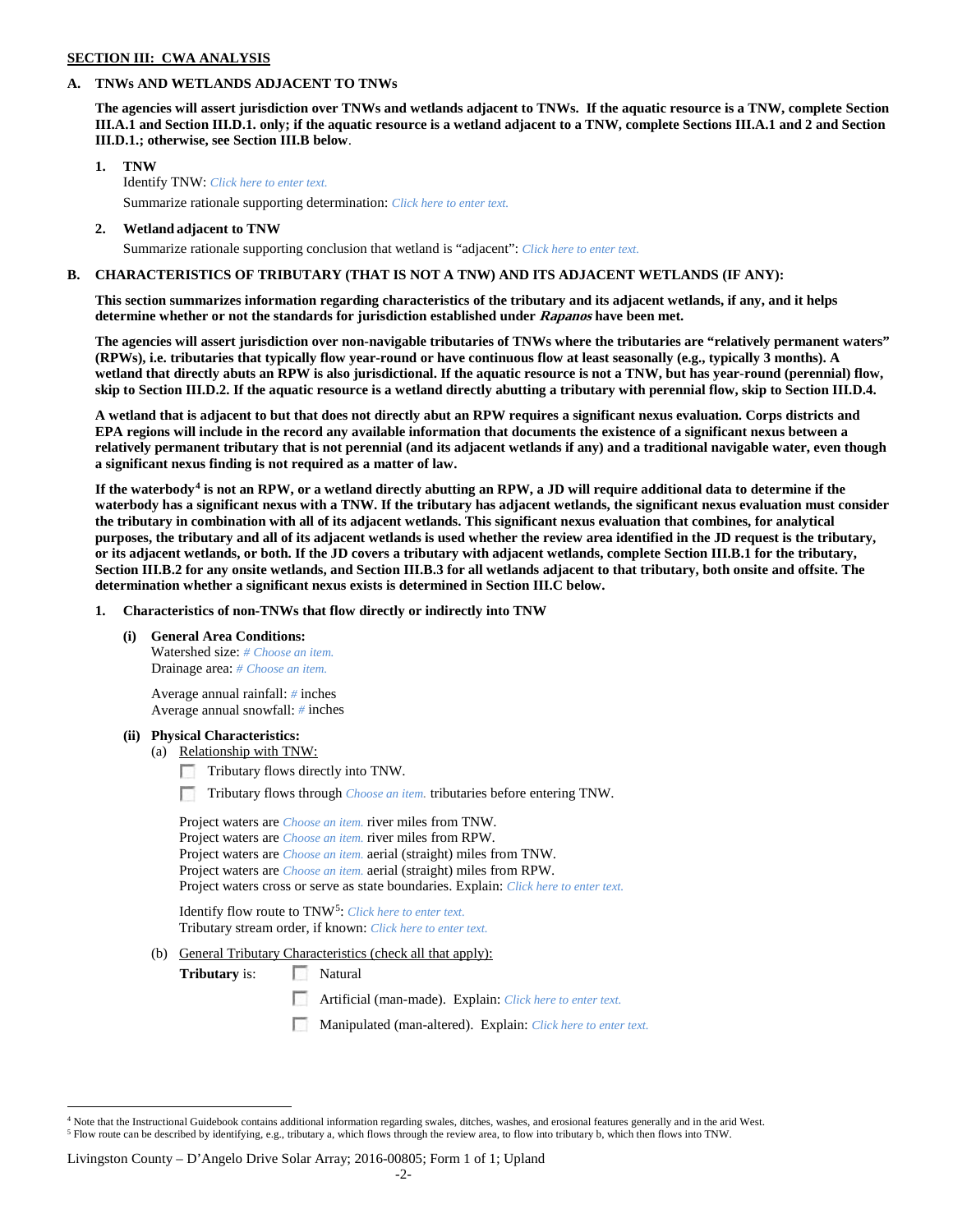|                                                                                                                                                                                                                                                                                                                                                                                                                                                                                                                                                        | <b>Tributary</b> properties with respect to top of bank (estimate):<br>Average width: $#$ feet<br>Average depth: $#$ feet<br>Average side slopes: Choose an item.                                                                                                                                                                                                                                                                                                                                                                                                                                                                                                                                                                                |  |  |                                                                                                                                                                                                                                                     |
|--------------------------------------------------------------------------------------------------------------------------------------------------------------------------------------------------------------------------------------------------------------------------------------------------------------------------------------------------------------------------------------------------------------------------------------------------------------------------------------------------------------------------------------------------------|--------------------------------------------------------------------------------------------------------------------------------------------------------------------------------------------------------------------------------------------------------------------------------------------------------------------------------------------------------------------------------------------------------------------------------------------------------------------------------------------------------------------------------------------------------------------------------------------------------------------------------------------------------------------------------------------------------------------------------------------------|--|--|-----------------------------------------------------------------------------------------------------------------------------------------------------------------------------------------------------------------------------------------------------|
|                                                                                                                                                                                                                                                                                                                                                                                                                                                                                                                                                        | Primary tributary substrate composition (check all that apply):<br>Silts<br>Sands<br>Concrete<br>Cobbles<br>Muck<br>Gravel<br>Bedrock<br>L.<br>Vegetation. Type/% cover: Click here to enter text.<br>Other. Explain: Click here to enter text.                                                                                                                                                                                                                                                                                                                                                                                                                                                                                                  |  |  |                                                                                                                                                                                                                                                     |
| Tributary condition/stability [e.g., highly eroding, sloughing banks]. Explain: Click here to enter text.<br>Presence of run/riffle/pool complexes. Explain: Click here to enter text.<br>Tributary geometry: Choose an item.<br>Tributary gradient (approximate average slope): #%<br>$(c)$ Flow:<br>Tributary provides for: Choose an item.<br>Estimate average number of flow events in review area/year: Choose an item.<br>Describe flow regime: Click here to enter text.<br>Other information on duration and volume: Click here to enter text. |                                                                                                                                                                                                                                                                                                                                                                                                                                                                                                                                                                                                                                                                                                                                                  |  |  |                                                                                                                                                                                                                                                     |
|                                                                                                                                                                                                                                                                                                                                                                                                                                                                                                                                                        |                                                                                                                                                                                                                                                                                                                                                                                                                                                                                                                                                                                                                                                                                                                                                  |  |  | <b>Surface flow is:</b> <i>Choose an item.</i> <b>Characteristics:</b> <i>Click here to enter text.</i><br>Subsurface flow: Choose an item. Explain findings: Click here to enter text.<br>Dye (or other) test performed: Click here to enter text. |
|                                                                                                                                                                                                                                                                                                                                                                                                                                                                                                                                                        | Tributary has (check all that apply):<br>$\Box$ Bed and banks<br>$\Box$ OHWM <sup>6</sup> (check all indicators that apply):<br>$\Box$ clear, natural line impressed on the bank $\Box$<br>the presence of litter and debris<br>changes in the character of soil<br>destruction of terrestrial vegetation<br>the presence of wrack line<br>shelving<br>L.<br>vegetation matted down, bent, or absent<br>sediment sorting<br>leaf litter disturbed or washed away<br>scour<br>sediment deposition<br>multiple observed or predicted flow events<br>water staining<br>abrupt change in plant community Click here to enter text.<br>other (list): Click here to enter text.<br>Discontinuous OHWM. <sup>7</sup> Explain: Click here to enter text. |  |  |                                                                                                                                                                                                                                                     |
|                                                                                                                                                                                                                                                                                                                                                                                                                                                                                                                                                        | If factors other than the OHWM were used to determine lateral extent of CWA jurisdiction (check all that apply):<br>Mean High Water Mark indicated by:<br>High Tide Line indicated by:<br>oil or scum line along shore objects<br>survey to available datum;<br>fine shell or debris deposits (foreshore)<br>physical markings;<br>FЛ<br>L.<br>physical markings/characteristics<br>vegetation lines/changes in vegetation types.<br>$\sim$<br>$\mathbb{R}$<br>tidal gauges<br>other (list): Click here to enter text.                                                                                                                                                                                                                           |  |  |                                                                                                                                                                                                                                                     |
|                                                                                                                                                                                                                                                                                                                                                                                                                                                                                                                                                        | <b>Chemical Characteristics:</b><br>Characterize tributary (e.g., water color is clear, discolored, oily film; water quality; general watershed characteristics, etc.).<br>Explain: Click here to enter text.                                                                                                                                                                                                                                                                                                                                                                                                                                                                                                                                    |  |  |                                                                                                                                                                                                                                                     |

Identify specific pollutants, if known: *Click here to enter text.*

**(iii)** 

<span id="page-2-0"></span> <sup>6</sup> <sup>6</sup>A natural or man-made discontinuity in the OHWM does not necessarily sever jurisdiction (e.g., where the stream temporarily flows underground, or where the OHWM has been removed by development or agricultural practices). Where there is a break in the OHWM that is unrelated to the waterbody's flow regime (e.g., flow over a rock outcrop or through a culvert), the agencies will look for indicators of flow above and below the break. 7 Ibid.

<span id="page-2-1"></span>Livingston County – D'Angelo Drive Solar Array; 2016-00805; Form 1 of 1; Upland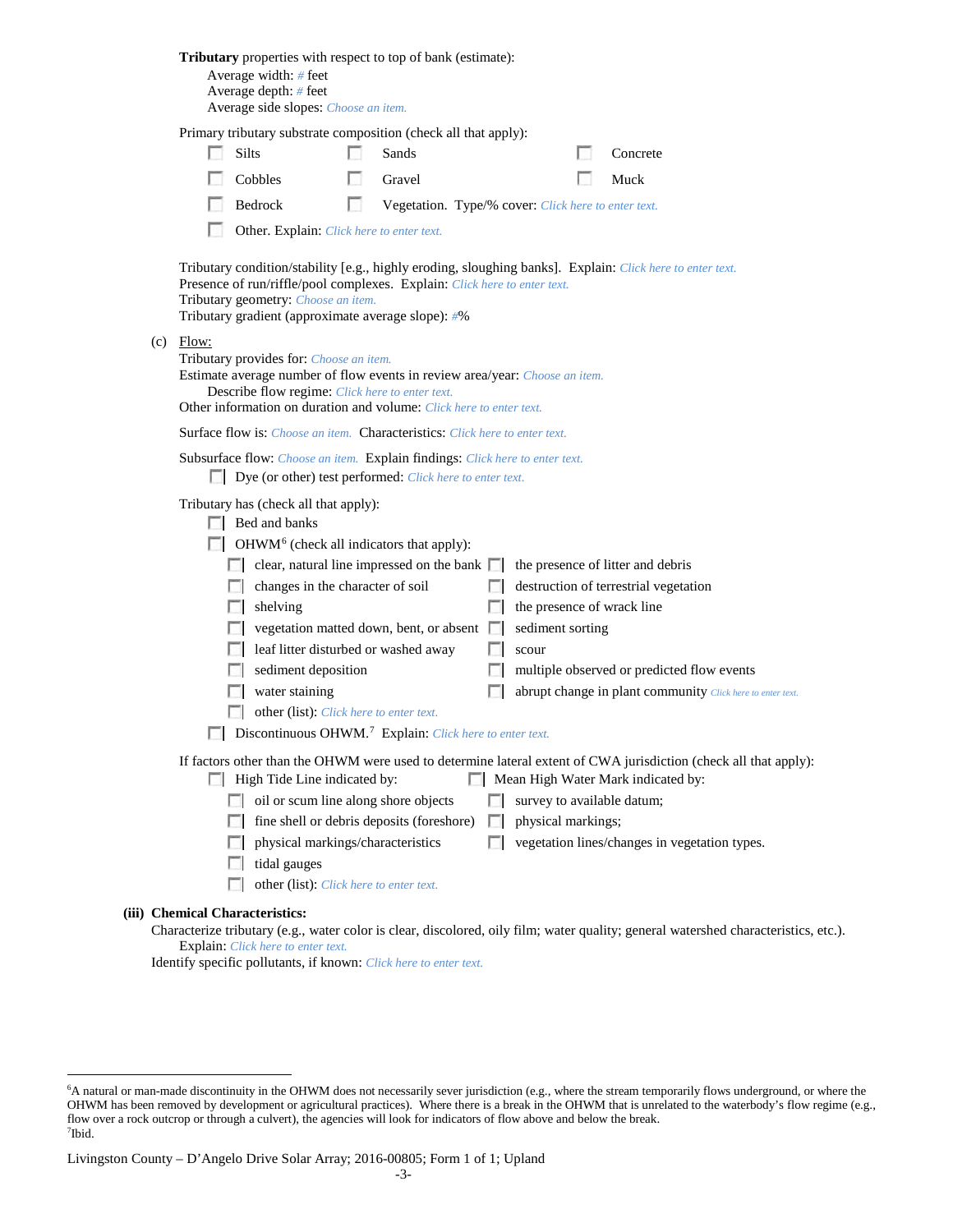## **(iv) Biological Characteristics. Channel supports (check all that apply):**

- Riparian corridor. Characteristics (type, average width): *Click here to enter text.*
- Wetland fringe. Characteristics: *Click here to enter text.*
- Habitat for:
	- Federally Listed species. Explain findings: *Click here to enter text.*
	- Fish/spawn areas. Explain findings: *Click here to enter text.*
	- Other environmentally-sensitive species. Explain findings: *Click here to enter text.* m.
	- n Aquatic/wildlife diversity. Explain findings: *Click here to enter text.*

### **2. Characteristics of wetlands adjacent to non-TNW that flow directly or indirectly into TNW**

#### **(i) Physical Characteristics:**

- (a) General Wetland Characteristics:
	- Properties:

Wetland size: *#* acres Wetland type. Explain: *Click here to enter text.*

Wetland quality. Explain: *Click here to enter text.*

Project wetlands cross or serve as state boundaries. Explain: *Click here to enter text.*

(b) General Flow Relationship with Non-TNW: Flow is: *Choose an item.* Explain: *Click here to enter text.*

Surface flow is: *Choose an item.* Characteristics: *Click here to enter text.*

Subsurface flow: *Choose an item.* Explain findings: *Click here to enter text.*

Dye (or other) test performed: *Click here to enter text.*

### (c) Wetland Adjacency Determination with Non-TNW:

- $\Box$  Directly abutting
- Not directly abutting
	- **1999** Discrete wetland hydrologic connection. Explain: *Click here to enter text.*
	- Ecological connection. Explain: *Click here to enter text.* **The Company**
	- $\sim$ Separated by berm/barrier. Explain: *Click here to enter text.*
- (d) Proximity (Relationship) to TNW

Project wetlands are *Choose an item.* river miles from TNW. Project waters are *Choose an item.* aerial (straight) miles from TNW. Flow is from: *Choose an item.* Estimate approximate location of wetland as within the *Choose an item.* floodplain.

### **(ii) Chemical Characteristics:**

Characterize wetland system (e.g., water color is clear, brown, oil film on surface; water quality; general watershed characteristics; etc.). Explain: *Click here to enter text.*

Identify specific pollutants, if known: *Click here to enter text.*

### **(iii) Biological Characteristics. Wetland supports (check all that apply):**

- Riparian buffer. Characteristics (type, average width): *Click here to enter text.*
- Vegetation type/percent cover. Explain: *Click here to enter text.*
- $\Box$  Habitat for:
	- Federally Listed species. Explain findings: *Click here to enter text*.
	- Fish/spawn areas. Explain findings: *Click here to enter text*.
	- Other environmentally-sensitive species. Explain findings: *Click here to enter text.*
	- Aquatic/wildlife diversity. Explain findings: *Click here to enter text.*

#### **3. Characteristics of all wetlands adjacent to the tributary (if any)**

All wetland(s) being considered in the cumulative analysis: *Choose an item.* Approximately (*#*) acres in total are being considered in the cumulative analysis.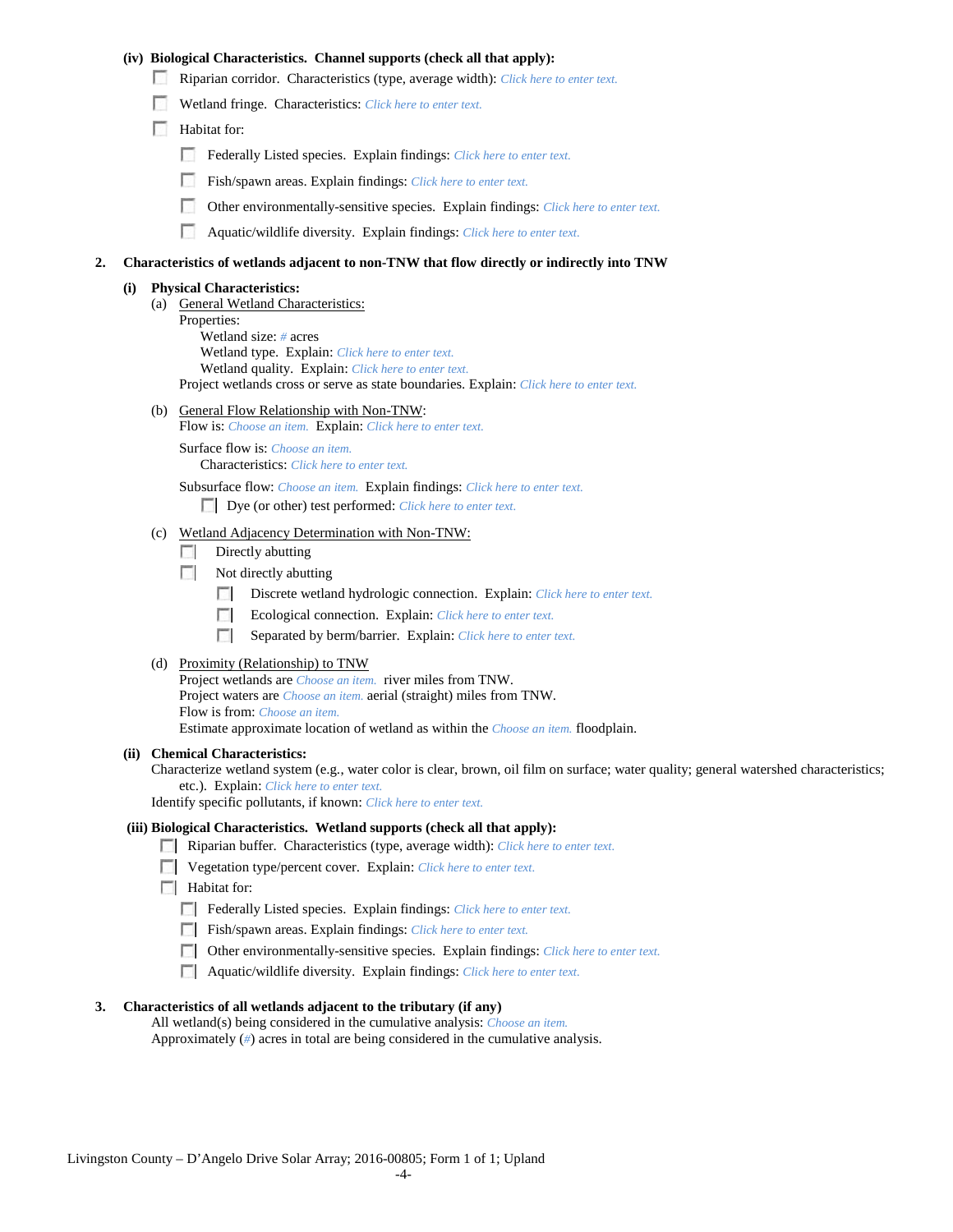For each wetland, specify the following:

| Directly abuts? $(Y/N)$ | Size (in acres) | Directly abuts? $(Y/N)$ | Size (in acres) |
|-------------------------|-----------------|-------------------------|-----------------|
|                         |                 |                         |                 |
| V/N                     |                 | Y/N                     |                 |
| V/N                     |                 | Y/N                     |                 |
|                         |                 | 77N                     |                 |

Summarize overall biological, chemical and physical functions being performed: *Click here to enter text.*

## **C. SIGNIFICANT NEXUS DETERMINATION**

**A significant nexus analysis will assess the flow characteristics and functions of the tributary itself and the functions performed by any wetlands adjacent to the tributary to determine if they significantly affect the chemical, physical, and biological integrity of a TNW. For each of the following situations, a significant nexus exists if the tributary, in combination with all of its adjacent wetlands, has more than a speculative or insubstantial effect on the chemical, physical and/or biological integrity of a TNW. Considerations when evaluating significant nexus include, but are not limited to the volume, duration, and frequency of the flow of water in the tributary and its proximity to a TNW, and the functions performed by the tributary and all its adjacent wetlands. It is not appropriate to determine significant nexus based solely on any specific threshold of distance (e.g. between a tributary and its adjacent wetland or between a tributary and the TNW). Similarly, the fact an adjacent wetland lies within or outside of a floodplain is not solely determinative of significant nexus.** 

### **Draw connections between the features documented and the effects on the TNW, as identified in the** *Rapanos* **Guidance and discussed in the Instructional Guidebook. Factors to consider include, for example:**

- Does the tributary, in combination with its adjacent wetlands (if any), have the capacity to carry pollutants or flood waters to TNWs, or to reduce the amount of pollutants or flood waters reaching a TNW?
- Does the tributary, in combination with its adjacent wetlands (if any), provide habitat and lifecycle support functions for fish and other species, such as feeding, nesting, spawning, or rearing young for species that are present in the TNW?
- Does the tributary, in combination with its adjacent wetlands (if any), have the capacity to transfer nutrients and organic carbon that support downstream foodwebs?
- Does the tributary, in combination with its adjacent wetlands (if any), have other relationships to the physical, chemical, or biological integrity of the TNW?

### *Note: the above list of considerations is not inclusive and other functions observed or known to occur should be documented below:*

- **1. Significant nexus findings for non-RPW that has no adjacent wetlands and flows directly or indirectly into TNWs.** Explain findings of presence or absence of significant nexus below, based on the tributary itself, then go to Section III.D: *Click here to enter text.*
- **2. Significant nexus findings for non-RPW and its adjacent wetlands, where the non-RPW flows directly or indirectly into TNWs.**  Explain findings of presence or absence of significant nexus below, based on the tributary in combination with all of its adjacent wetlands, then go to Section III.D: *Click here to enter text.*
- **3. Significant nexus findings for wetlands adjacent to an RPW but that do not directly abut the RPW.** Explain findings of presence or absence of significant nexus below, based on the tributary in combination with all of its adjacent wetlands, then go to Section III.D: *Click here to enter text.*

# **D. DETERMINATIONS OF JURISDICTIONAL FINDINGS. THE SUBJECT WATERS/WETLANDS ARE (CHECK ALL THAT APPLY):**

- **1. TNWs and Adjacent Wetlands.** Check all that apply and provide size estimates in review area:
	- TNWs: *#* linear feet *#* width (ft), Or, *#* acres.
	- **Wetlands adjacent to TNWs:** # acres.

## **2. RPWs that flow directly or indirectly into TNWs.**

- Tributaries of TNWs where tributaries typically flow year-round are jurisdictional. Provide data and rationale indicating that tributary is perennial: *Click here to enter text.*.
- Tributaries of TNW where tributaries have continuous flow "seasonally" (e.g., typically three months each year) are jurisdictional.  $\mathcal{L}$ Data supporting this conclusion is provided at Section III.B. Provide rationale indicating that tributary flows seasonally: *Click here to enter text.*.

Provide estimates for jurisdictional waters in the review area (check all that apply):

- Tributary waters: # linear feet # width (ft).
- Other non-wetland waters: *#* acres.

Identify type(s) of waters: *Click here to enter text.*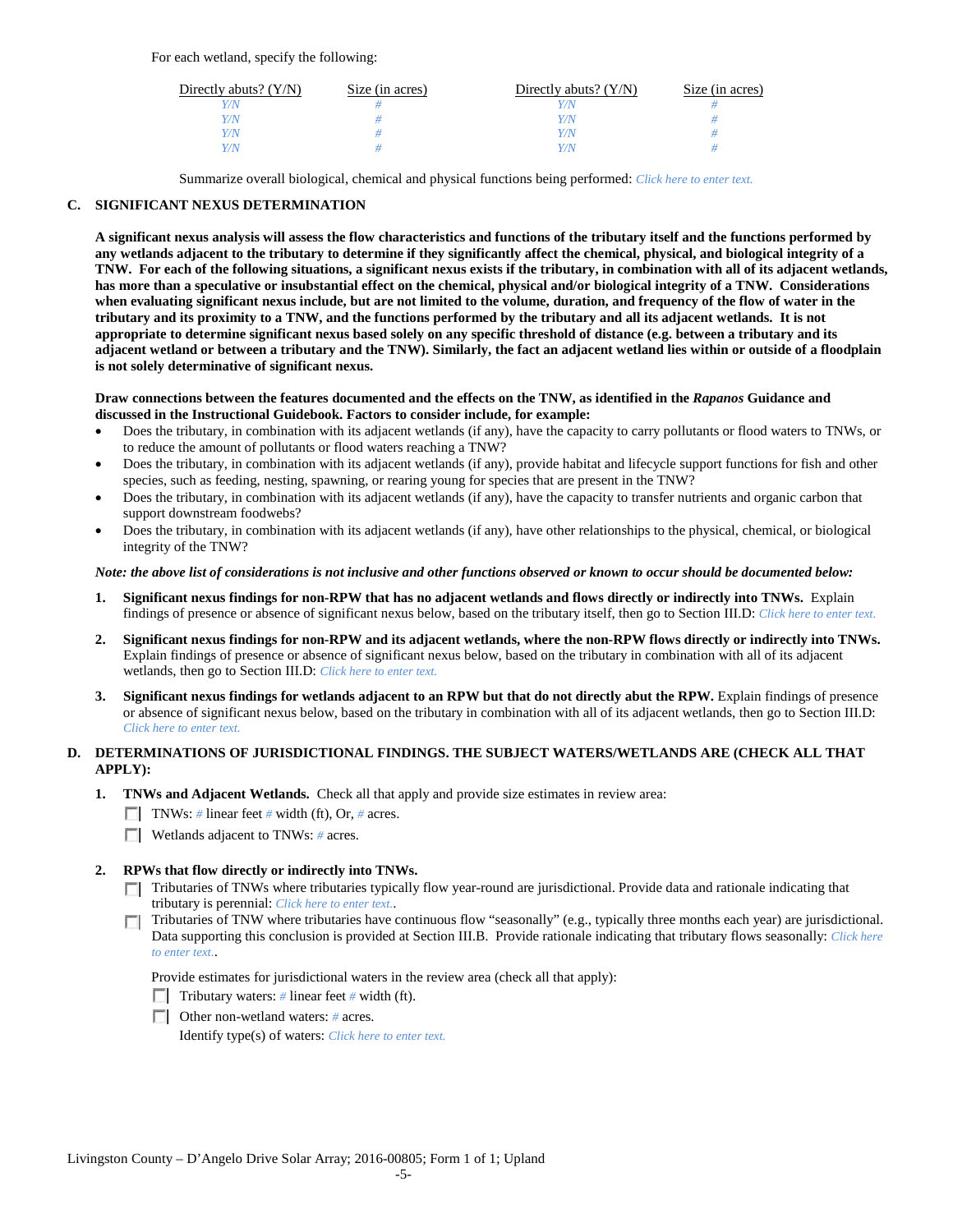### **3. Non-RPWs[8](#page-5-0) that flow directly or indirectly into TNWs.**

Waterbody that is not a TNW or an RPW, but flows directly or indirectly into a TNW, and it has a significant nexus with a TNW is jurisdictional. Data supporting this conclusion is provided at Section III.C.

Provide estimates for jurisdictional waters within the review area (check all that apply):

- **Tributary waters:** # linear feet # width (ft).
- Other non-wetland waters: # acres. Identify type(s) of waters: *Click here to enter text.*
- **4. Wetlands directly abutting an RPW that flow directly or indirectly into TNWs.**
	- **Wetlands directly abut RPW and thus are jurisdictional as adjacent wetlands.** 
		- $\Box$  Wetlands directly abutting an RPW where tributaries typically flow year-round. Provide data and rationale indicating that tributary is perennial in Section III.D.2, above. Provide rationale indicating that wetland is directly abutting an RPW: *Click here to enter text.*
		- Wetlands directly abutting an RPW where tributaries typically flow "seasonally." Provide data indicating that tributary is seasonal in Section III.B and rationale in Section III.D.2, above. Provide rationale indicating that wetland is directly abutting an RPW: *Click here to enter text.*

Provide acreage estimates for jurisdictional wetlands in the review area: *#* acres.

- **5. Wetlands adjacent to but not directly abutting an RPW that flow directly or indirectly into TNWs.**
	- $\Box$  Wetlands that do not directly abut an RPW, but when considered in combination with the tributary to which they are adjacent and with similarly situated adjacent wetlands, have a significant nexus with a TNW are jurisidictional. Data supporting this conclusion is provided at Section III.C.

Provide acreage estimates for jurisdictional wetlands in the review area: *#* acres.

- **6. Wetlands adjacent to non-RPWs that flow directly or indirectly into TNWs.** 
	- Wetlands adjacent to such waters, and have when considered in combination with the tributary to which they are adjacent **TO** and with similarly situated adjacent wetlands, have a significant nexus with a TNW are jurisdictional. Data supporting this conclusion is provided at Section III.C.

Provide estimates for jurisdictional wetlands in the review area: *#* acres.

## **7. Impoundments of jurisdictional waters. [9](#page-5-1)**

As a general rule, the impoundment of a jurisdictional tributary remains jurisdictional.

- Demonstrate that impoundment was created from "waters of the U.S.," or
- Demonstrate that water meets the criteria for one of the categories presented above (1-6), or
- n Demonstrate that water is isolated with a nexus to commerce (see E below).
- **E. ISOLATED [INTERSTATE OR INTRA-STATE] WATERS, INCLUDING ISOLATED WETLANDS, THE USE, DEGRADATION OR DESTRUCTION OF WHICH COULD AFFECT INTERSTATE COMMERCE, INCLUDING ANY SUCH WATERS (CHECK ALL THAT APPLY):[10](#page-5-2)**
	- which are or could be used by interstate or foreign travelers for recreational or other purposes.
	- from which fish or shellfish are or could be taken and sold in interstate or foreign commerce.
	- which are or could be used for industrial purposes by industries in interstate commerce.
	- Interstate isolated waters.Explain: *Click here to enter text.*
	- Other factors.Explain: *Click here to enter text.*

#### **Identify water body and summarize rationale supporting determination:** *Click here to enter text.*

Provide estimates for jurisdictional waters in the review area (check all that apply):

- Tributary waters: # linear feet # width (ft).
- Other non-wetland waters: *#* acres.

Identify type(s) of waters: *Click here to enter text.*

Wetlands: *#* acres.

 $\frac{1}{8}$ 

<span id="page-5-1"></span><span id="page-5-0"></span><sup>&</sup>lt;sup>8</sup>See Footnote # 3.<br><sup>9</sup> To complete the analysis refer to the key in Section III.D.6 of the Instructional Guidebook.

<span id="page-5-2"></span><sup>&</sup>lt;sup>10</sup> Prior to asserting or declining CWA jurisdiction based solely on this category, Corps Districts will elevate the action to Corps and EPA HQ for review consistent with the process described in the Corps/EPA *Memorandum Regarding CWA Act Jurisdiction Following Rapanos.*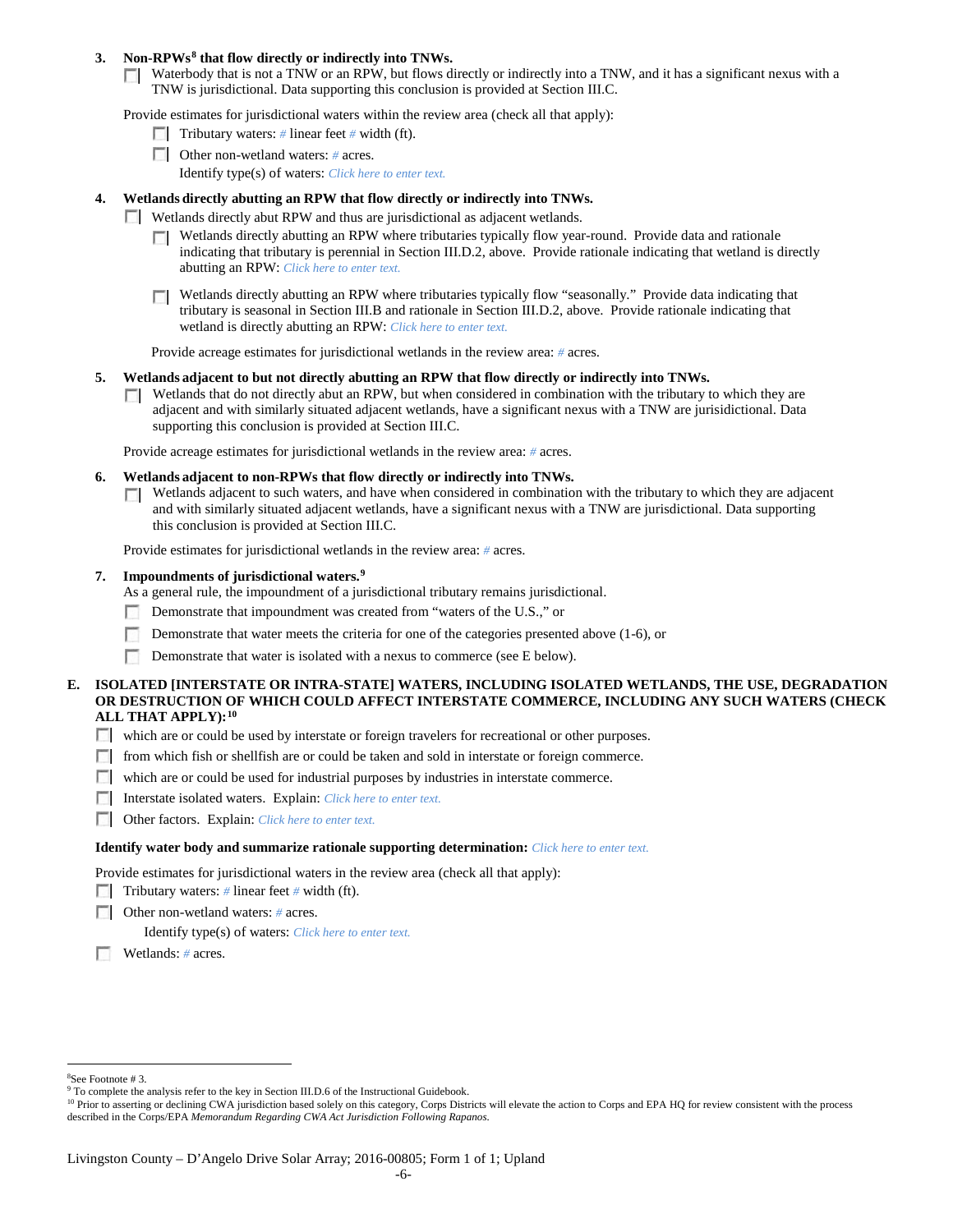| F. |                                                                                            | NON-JURISDICTIONAL WATERS, INCLUDING WETLANDS (CHECK ALL THAT APPLY):                                                                                                                                                                                                                                                     |
|----|--------------------------------------------------------------------------------------------|---------------------------------------------------------------------------------------------------------------------------------------------------------------------------------------------------------------------------------------------------------------------------------------------------------------------------|
|    | $\mathbb{R}^2$                                                                             | If potential wetlands were assessed within the review area, these areas did not meet the criteria in the 1987 Corps of Engineers<br>Wetland Delineation Manual and/or appropriate Regional Supplements.<br>Review area included isolated waters with no substantial nexus to interstate (or foreign) commerce.            |
|    |                                                                                            | Prior to the Jan 2001 Supreme Court decision in "SWANCC," the review area would have been regulated based solely on the<br>"Migratory Bird Rule" (MBR).                                                                                                                                                                   |
|    | ш                                                                                          | Waters do not meet the "Significant Nexus" standard, where such a finding is required for jurisdiction. Explain: Click here to enter text.                                                                                                                                                                                |
|    | г                                                                                          | Other: (explain, if not covered above): Click here to enter text.                                                                                                                                                                                                                                                         |
|    |                                                                                            | Provide acreage estimates for non-jurisdictional waters in the review area, where the sole potential basis of jurisdiction is the MBR factors<br>(i.e., presence of migratory birds, presence of endangered species, use of water for irrigated agriculture), using best professional judgment<br>(check all that apply): |
|    |                                                                                            | Non-wetland waters (i.e., rivers, streams): $\#$ linear feet $\#$ width (ft).                                                                                                                                                                                                                                             |
|    |                                                                                            | Lakes/ponds: # acres.                                                                                                                                                                                                                                                                                                     |
|    | Other non-wetland waters: # acres. List type of aquatic resource: Click here to enter text |                                                                                                                                                                                                                                                                                                                           |
|    |                                                                                            | Wetlands: $#$ acres.                                                                                                                                                                                                                                                                                                      |
|    |                                                                                            | Provide acreage estimates for non-jurisdictional waters in the review area that do not meet the "Significant Nexus" standard, where such a<br>finding is required for jurisdiction (check all that apply):                                                                                                                |
|    |                                                                                            | Non-wetland waters (i.e., rivers, streams): $\#$ linear feet $\#$ width (ft).                                                                                                                                                                                                                                             |
|    |                                                                                            | Lakes/ponds: $# \, \text{acres.}$                                                                                                                                                                                                                                                                                         |
|    |                                                                                            | Other non-wetland waters: # acres. List type of aquatic resource: Click here to enter text                                                                                                                                                                                                                                |
|    |                                                                                            | Wetlands: # acres.                                                                                                                                                                                                                                                                                                        |
|    |                                                                                            | <b>SECTION IV: DATA SOURCES.</b>                                                                                                                                                                                                                                                                                          |
|    |                                                                                            | A. SUPPORTING DATA. Data reviewed for JD (check all that apply - checked items shall be included in case file and, where checked and                                                                                                                                                                                      |
|    | ☞                                                                                          | requested, appropriately reference sources below):<br>Maps, plans, plots or plat submitted by or on behalf of the applicant/consultant: Click here to enter text.                                                                                                                                                         |
|    | ⊽                                                                                          | Data sheets prepared/submitted by or on behalf of the applicant/consultant.                                                                                                                                                                                                                                               |
|    |                                                                                            | Office concurs with data sheets/delineation report.                                                                                                                                                                                                                                                                       |
|    |                                                                                            | Office does not concur with data sheets/delineation report.<br>п                                                                                                                                                                                                                                                          |
|    |                                                                                            | Data sheets prepared by the Corps: Click here to enter text.                                                                                                                                                                                                                                                              |
|    |                                                                                            | Corps navigable waters' study: Click here to enter text.                                                                                                                                                                                                                                                                  |
|    |                                                                                            | U.S. Geological Survey Hydrologic Atlas: Click here to enter text.                                                                                                                                                                                                                                                        |
|    |                                                                                            | USGS NHD data.                                                                                                                                                                                                                                                                                                            |
|    |                                                                                            | USGS 8 and 12 digit HUC maps.                                                                                                                                                                                                                                                                                             |
|    | ⊽                                                                                          | U.S. Geological Survey map(s). Cite scale $&$ quad name: 24k:1, Livonia                                                                                                                                                                                                                                                   |
|    |                                                                                            | USDA Natural Resources Conservation Service Soil Survey. Citation: Click here to enter text.                                                                                                                                                                                                                              |
|    | ⊽                                                                                          | National wetlands inventory map(s). Cite name: US FWS online mapping                                                                                                                                                                                                                                                      |
|    | п                                                                                          | State/Local wetland inventory map(s): Click here to enter text.                                                                                                                                                                                                                                                           |
|    | г                                                                                          | FEMA/FIRM maps: Click here to enter text.                                                                                                                                                                                                                                                                                 |
|    | г                                                                                          | 100-year Floodplain Elevation is: Click here to enter text. (National Geodectic Vertical Datum of 1929)                                                                                                                                                                                                                   |
|    | ⊽                                                                                          | Photographs: $\boxed{\checkmark}$ Aerial (Name & Date): Google Earth Pro (2016); Bing Birds Eye (2016)                                                                                                                                                                                                                    |
|    |                                                                                            | or $\triangledown$ Other (Name & Date): Reese Environmental Consulting (2016)                                                                                                                                                                                                                                             |
|    | L.                                                                                         | Previous determination(s). File no. and date of response letter: Click here to enter text.                                                                                                                                                                                                                                |
|    | г                                                                                          | Applicable/supporting case law: Click here to enter text.                                                                                                                                                                                                                                                                 |
|    | п                                                                                          | Applicable/supporting scientific literature: Click here to enter text.                                                                                                                                                                                                                                                    |
|    | г                                                                                          | Other information (please specify): Click here to enter text.                                                                                                                                                                                                                                                             |
|    |                                                                                            | <b>B</b> ADDITIONAL COMMENTS TO SUPPORT ID: The entire 4 acre area of the delineation site was walked. The site sits at the bottom of a                                                                                                                                                                                   |

**L COMMENTS TO SUPPORT JD:** The entire 4 acre area of the delineation site was walked. The site sits at the bottom of a hill. The investigation area has a drainage swale that runs west to east and at the closest point comes within 15 feet of the delineation site, no drainage features connecting to the drainage were seen. The site is south of Conesus Creek and the closest point of the site sits approximately 140 feet south of Conesus Creek. D'Angelo drive separates the site from Conesus Creek. The field has been used for composting and spreading of different materials used by the Sewer Authority. During the site visit (8/11/16) no signs of hydrology were present, no hydrophytic vegetation was seen, the soils were examined through digging using an auger and were found to be dry and devoid of signs of hydrology. The entire 4 acre investigation area was determined to be upland.

Livingston County – D'Angelo Drive Solar Array; 2016-00805; Form 1 of 1; Upland